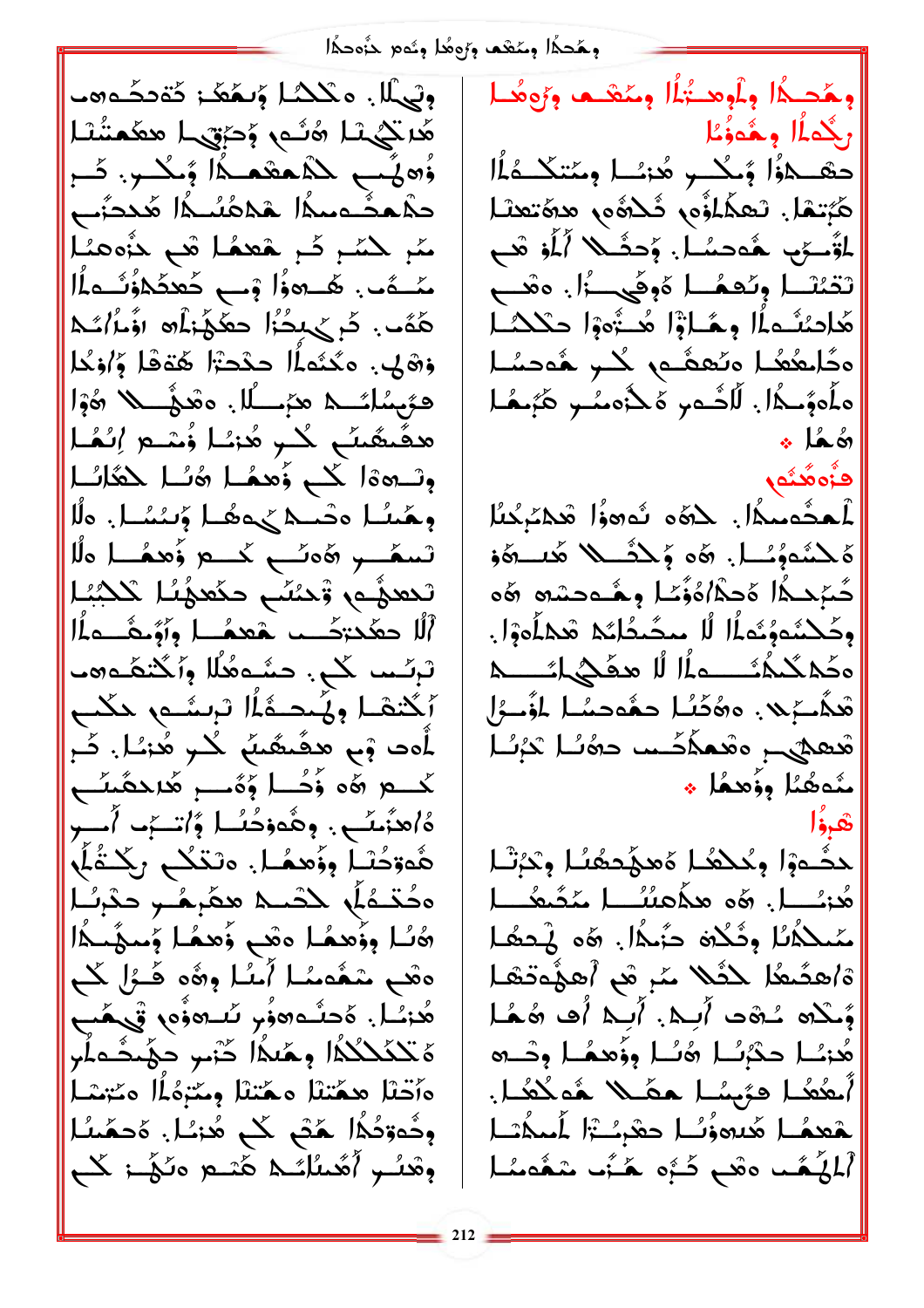وهُددًا ومُعْدَف ورُوهُا وِعُوم حزَّودهُا

وِسُدًا حَدَدُ مَءِ مِن وَهُدَنَرِ مِمْسَنٍ حفُّه كْسُلًا وُهكلوُّلًا. ۚ كَسِّرٍ ۚ يُؤُهِكُمْ لِمُحُا وقُنَم لِمُخُمَّا. كَبِقْدَكَدْهُبِ كَتْݣُرا وِزُوَّىعُماْلِ. ۞ه وقَعِ هُوزُـُـا أَهكُما لِمُدْشَماًا أَهُما وَقَيْحِيُكُمْ . ەئـــۇما للَّاۋْتىھْـــا ۋىلىكْتُەنىــــەت حرِّہِ هُــا ہ حُـرِ جُــماًا . ہـُــْهُ صَــالِ ــزَّا هَهُهِدًا حَرْمَتُهُ وَسَمْ لَهُ مَهْ كَعِمْعِطِيْتُمِلْلِ مَكْتَمِلْلِ. وَأَهْبَ لمستشرقة للأكفأة مجمع سنضيض ه أحضَيْهَا. وكده صُوَّرا هنْتَهُو ەُتمَكْس دەُنُّا \* ۿڔۏؙٛٳ كْبِ هُٰٓ:يُا ݣُلُدُهُۢا وُّسْـعِ إِنْهُـا. هُيِّئِتِّ مَعْدَبِّتِ لَاهِعُـو هَُئِـمًا همّحسّسٌ). هَلْسُو هُحُـا هُاكْسٌ حثَكْتُها مشُا وَتُمعْدا ومُوصُلًا. ەڭدو ھەزگىگ كْشەڭا ەڭتىقىدا حلْكُل هِسَّمَٰل. هُجْوَمِىْلِ هُكُبْحِيْلِ سكُتْ سِجُّةًا وُسَكَّعٍ وَهُتَكَمُلًا. ەھْلُو ئىسۇئىل ھۇل ئولاگھەل. ئ $\sim$ لىك ، أَمَاسٍ هزَّوها هُومِمٌم هدَّرْدًا. هُه وِهْمِ مُتَكَمَّلًا مُّوْمَحَكُمْلَ. مَكْتُف حعَمْدا هَلْدُه! حَلاَهُ}سُم حَمد أَحُل وؤوسًا وَجَمْعًا وِلًا هَكَنَا مَعْدَيْبِ أىك ەقىمككىب ، ەقىئىلا ۋىيغىك إِنْعُمَاْلِ وَمِكْمٍ وَكَمْلًا. ٱلْمُلْمِدَّكَ لِلْعُووُهُـا رَجِئْتُـا. ضَرِيْبِ: مَيْتُلَا

هَكْذَبِلًا وُسُكُو هُزُسِهِمَّا حَقَّ وَوُهِرْمِ ەرْجْــــدا ەھْوُو. بْكَتْكَـــدْمُلْمْ وْجَـــــز حَرُهِجُمِلًا. كُذْهُنَا آَهُا حَنُدَفُهِاْ لَاهِمَعْمُنَا رُدِّهِ حَبِيلاً مِنْ لِمَنْهُنَّا مَعُا. حَكَمُتْنَا هُبِم حَرِمْنِي حُـرِ أَحْهَبِ هَاشَبِ وَقُصَّبِ مَكْتَبْب ەقْكْشُى كَتُبْرَأْ هِمْتْعِنْدَا. أَتُسْتَ أَنَّهِ خَقَّهُالًا وُعُكُرٍ وِئُـهِ وَأَ. وُسَبِّ ەھُنُّە ئَىْھە لَكْرِ خُەجسًا وَْھِسَّنَّوْ ھَے مَكْدًا. ھُمُّا ہْدَثُلاَنَے لمنُلْعْتُم \* تحجئزا هْلُو ٱلْمَدُّب لُـهِ وَوُّا هِـمُّسُل لُـهِ وَوُّا هُنُّتُ¦. ەُدْڤُەھرُبُو كُنْزَف هُعْهُـُه وَٱعْتَدًا. هَتَعَمَّا وَآوُعْشَمَاتٍ. هَٰذَــٰ َكَقَّىْتِكُمْ ۚ هُٰلًا أُمِنٍ هُوَدُّنُا ۚ وَأَهْهَا ۖ . ٱلمُؤَكِّداً شَرِيكُمُّلُّ ٱبْ وَسَسًا مِمَّدِلًا. وَٰإِمَاهِم مُؤْمِنُونَ إِنَّهُمْهِم وَاللَّهَ وَهُمَا وَاللَّهَ وَلَا سَكَنْكُمْ حَدَلًا. تَرِيَكْتُبُ حَقَدْ كَا هنَّىعِيدًا. أَلَّا حِكْمِخْسُكُمِ تَمْكُنُّمٍ 85 مْبْ هُدْشُو ، وْحَقّْقْعَصْبْ ەَحقىكَ حْتِسًا وَحْدَىٰهِ تْݣَاهْتُمْ أَمَثَنَا وِثَكَمْ كُمْ ثَكَمْ وُمَكْسٍ تُـ20\$. ەڭد ئەۋا ەتقىمىس ەتزەدۋەر ھىما هوها وتكثار فزوهمو لْمَشْـٰہِـٰماً. كَسَّـٰ كَلَّـٰهُا وَٰنُّـِـا حِمَّتْنَا وَحِتَّنَتُهُـا بِ كَيْهُو هُـزُا لِمُحُـا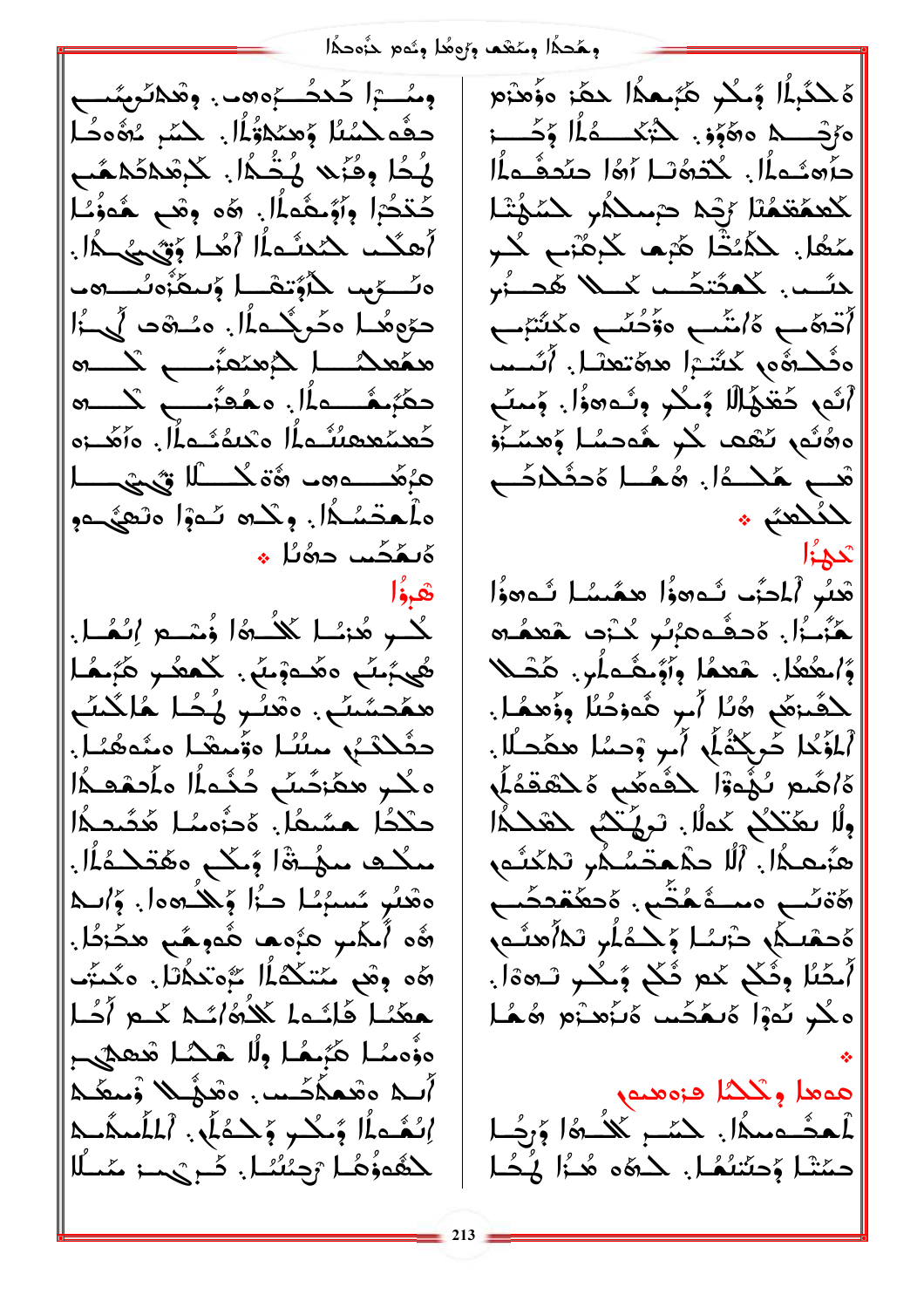وهُجمًا ومُعْمَد وَرُوهُا وِثَومِ حَزْوجَهُا

ھقَىقَىلَ كُـرِ ھُتَـىلا ھُ;ئا وُسْـع إِنْعُلَ. وِكَرِ هَكُلاً مَعَّنَا مَوَّسِعْاً. همَّدُ أَسِمْ لِمَحْكُلِ وَمِكْدٍ مِكْتَمَيْلِ وهُ:كَعِدُمِ أَحْدًا حَهُمْشُمْلُو وَتَعَفَّلَا لِكَلَّهُا وِقْرِبِهُا وَّكُلَّ هُ هِجَْسُاً. أَيْكُنُا وكع متنحفأا هُتِمْا هُمْعَتْتْا. ىمّكّــــى للىّمُـــــوٖ وَسَكْفَـــــع ەڭكەنگەر وقىي شىلا ھُتىدَّا. مىڭگ فُوهُنُـا وِنُتَّبِبْ هِمُسُـا فُزُوهُـا هَ مَكْلُمُلْ وِكْبِلًا هُبُعِمُا. أَبِكْ يَهِمْ أسكمت فحدأ وتستحكم بمسلم ۇھەقتىشل ۋە كرۇسل ۋە مىلگىل لْكُمَا ثَلَاهُم هُنشُملُر مكْبِ فَاسًا لْمَحْدِسِكَالَ وَٱلْحُدَٰرُ. وَهْيَ إِلَّا كَلَّمَ أَحْمر همّحمًا هؤْمِمُر مَمْا هُرُمُا ھُمُّا ەُحثُّلاَكُم لِلنُلْعُمِ \* ديكمأا وروشا مَّتَـــرِ مَمَّتَـــها حَقُّــاً مَحَـّــهُ/ا هُمشَیْکُل وقب کُکُل هسُمُل وكْتّْبُس هُٰذِيْا ݣْلْدُهْا. حِنْبُنَا هُنْا قىھلەئىلگە قىھكىنى ھۇھىس. كىم وِدَّاتْهِ وَوَوَّقِتِهْهِ وِيَعْمَدُ وَمَثَلَ وَمِنْهُ وَمِنْ لمُفْءةَبُسُر هُبْتُهَا. هُلْكُمْ كُلّ كَعْدَةُ مِ وَحَسَّلَهُ مِنْ مَعْهُمْ وَأَسْتَمَرْ تَرَّىسے اُ مَا شَعَذَوْنُنُــدا وِحُــوتِ ا ددَّتحُــد حُـعمَّدُــا حـمْـفــزُا حمَّدُسُـا. أَجَلَ وَجَزَلَ وَوُوسُلَ هَرَمِهَا وَوُهَا ﴾ **ڡۥؙۛ۠**ٯڡۘٚۮۿ أَحدُ وَسِمًا كِلَّةَ وَ مِنْكُمْ وَلَيْنَ الْمَرْسَلَ

متحعجًا وُاُحًا هِدُّەهُائِه أَيكْسِب وهْكَــدًا وكُــدُوءُا وِثَـُكَــرَة حَزَـــدًا هْهْنَائْتُمْا هْهْدْبُكْتُمْا لْحَكْمِ حسَّـٰمحُـر مْدَيْكُـكَلِ وِهُـٰماًا وِكَحــُـُ اِ. وُحفٌـــا\ مْــــــْرِم لْمَلَوَّسْـــا كْــــى. هَ حَقَدْتُ وَلَمْ وَحِعَمُهُ لِمَ أَنْقَبِ ۚ كَبِي . ةُوِوَّهِكُمْ كُلْسٍ أُووْسُكُمْ كَلَاسُكُمْ ا وهُعِمُا كَعِفْدًا. هُعَشُلًا وَعَنْدًا هَٰلَائُتْ الۡ اُحۡنُـٰا وِحَٰبِ نَحفُائُـٰهَ هَوِلًا تَدِيكُتْ مُنَّضِّعٌ حَكْكْمًا هُنَّا. وِهُــْمَاًا وَرَجْعُلَ وَيَكُو كَلَاهُمْا مَحْجُمْوَا تَعْتَبَا لَّحْكَى. هُولًا يُوْحَكُمُ نَهُ:. وقَدَيْتُ هُوْاً أَبِيا هُو هُٰذِيْاً هُمُوهُدِ وَإِنَّ وَالْمَسْرَاءِ هُنَا. هُعسُلاهُنَه وَرُوهُا هُبُسُهَا أَسْلَا هضُسُا ەنۇبسُا كَلاتْهـك كَب. َكْثُووُنُـٰا هُكْتُـُوهُٰۥُۚۢا وِشَّبِّبِ مِنْصَلًا لًا هَدَوَّحَنُـٰلَ. وَبَـرُه هـ كَـــلا مـــةَةُـلًا ەتمۇتكىل ەكمىلا ئىكى مىنگىدە وُحكَدْدِحُـا. وحُمْسُمْعَتْتُـمْلًا وِتْبَعِ قَيْحِيُكُمْ دَهْتُمُكُمْ تَرْتَسَا كَدَهُهِ وَحِعْلَائِدِ حَدًا تَحِنَّبِ كَلِي. حَرْهَتْ الْ هدَّتشا هَ حَدَّثَهُ دَا وَحَدَّبَوۡ مَعُدَا . ٥كَ ـأُوت حمَّيُوماُ! وِنَعْمَا. وَخَعْقِبْنُـماُ! وَوَّدَ الْمَاءِ وَرُوهَ مِنْ الْمَدْيَنُومِ مِنْ الْمَامَةِ مِنْ ۈْمىنى*نْسىل. دەئىمات*ىك ھەھكى*ت* لْكُرُومُهُــا هُنُــا هُبُـمُــا وُاوْحِكَـــو. لِحَمْنَا وَسَكُفَى أَبِيا لَا هَنَيْجًا رُهِي معَعنُدِهِ. وِتَمَكّمُهِ حسَناً كَمِلًا حِنْكُمُ وُلْ. وتَعْبِ حِكْتِبْلَا وِزُئُومِلًا.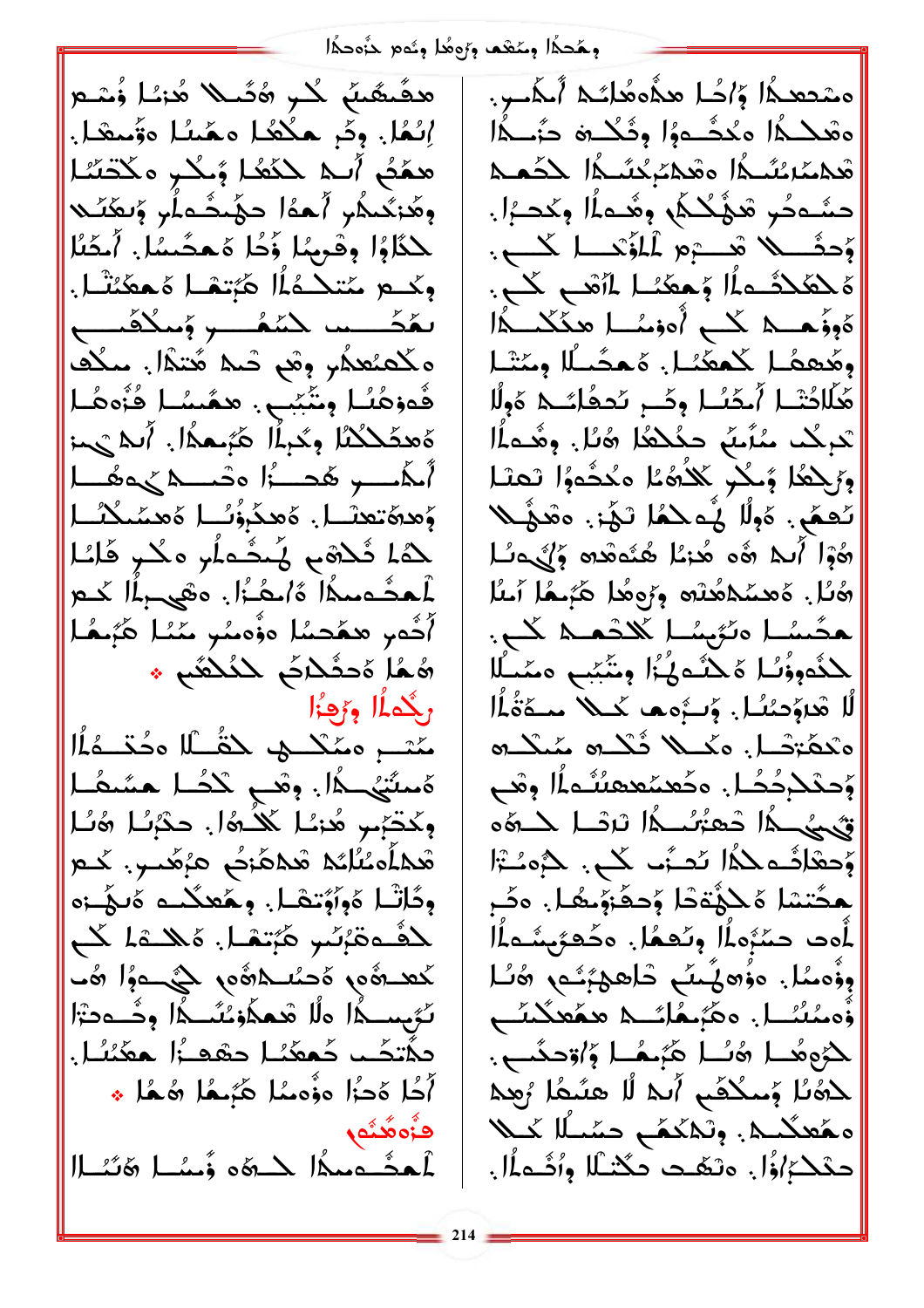وهُددًا ومُعْدَف ورُوهُا وِعُوم حزَّودهُا

هرّجُـد أُبِـد هَهـهَوۡوۡ أُبِـد شُـدهُومِ أَةْݣُـا هِفْتُنْعَظُكُمْ وُحْكُمْ. هُوهُـْمْمْ كَجِيدَةُ! هَبُعُسًا كَمْوِكِّحٍ ةَاهِدْتَا لْمُتعْل وهُنمُدكُر هُ تَكْتُلْحْلَا تَقْعُبُنَا هَ الْمَسْلَمِ الْمُسَلِمِ كَحْرِجُهِ الْمَسْرَةِ وتَسطَســـو. مكعسَّسُكــملَّع هڤـــمر كَعْزُمٍ. هَٰكَتْقَدُمَّا هَيْكُمُّا وَّكْمَ وَّدُا وهُـْبِم. هَـٰذْخَعْهُـٰدُا وهُـٰـٰ:وِهُـلَّا وَّدَكُم حُهْلًا ضَسُنُـرٍ. 20مَعْنَـثَمَّاً ەھْڪْرَا ەمْدْڪَا وُمْكُسِ تَڪرُهَ. ەئْكْسُلا ھڭەھۇئىل ۋىڭىر ةامكى وَّامِكْمُةَ مِنْ مُقْسُمُ الْمُحْتَوَّلُ الْمُحَمَّدُ وهُةهُلْا وُسِكُم هَوُاشُبِ وُحشُلًا ٱلْمُو هُمْ الْهُبُمْ بِهُمْ مُهْمَمًا. لَهُمْت ەھّىدلا دۆمئىملەر ەن دەن ھەشىلا قْتُمْ حَكْمُتْهَا سُكْسٍ. حْثَكْتْ هزُدًا هَمبُا مأَنِدُهِ هُا أَهُننَا وِوُّوسْا وهَٰزُمُــٰـٰء)ٰاً. هُ/هُــــع نُؤُـــهِ ٱلْـــح Ąٛٮتىڭىر ھَ**م**َتِنُـدًا ھَٰللطُّدُّا. ەھُـل وهُڪَۃ ڪُرۡجئنُـرٖ لُہُـٰٓا وُلِيَـٰهُا شَمّ مَثْلا هُكُب وَلَمُبٍ. هُصْلاً كُبِ حَكَمْتِنُكُمْ ۚ يَحْدِ حَكَمَّدَنَا ۚ وِهَبِّنَـٰمَـٰٓ بِ كَعْهُكَــْلَا وُهمْتَـمُسُـــو كَاهُةتَــا وَٱسْكَبِ وِتَنبِ يُمَكَّــتِ هَقَــزَه لَكَــبِ مَكْتَدِوْهِ وَحَاسُكُ وَفَصْحاً فَالْمُكُمْ بِرَٰهَٰ: كُمْ أَجًا نُؤُجُوزًا وِوُسْكُوهِ . مكْسَبْنَا حَبْرٍ هَجَزًا وِهَيْجَوَّەهب ەلأەسُر مَبْسُل مدَكْلا كَتْݣْلْل وأدةً أَا كَكَتَبُوهم هُـمًا هُـدُكْلاَكُـمْ

وَقَائَمَاْ مِدْهِمُعِيدًا هَيْدُهُ جُدًا. ﴿ وَٱلظَّامَعِ مَرْحَبُنًا مَعُزُّهِ هَٰـا وَزُلْهُـهَا ا إِنْهُمِيهَا. كَمَةُ مَحْدَّوِمُنَا وَكَمَا لُحْكُا. هَععَزْحُنُا وِرْج لُعْحَكُفُـمَاًا. لِمَدْهُهِ وَمِنْكُمْتُ أَفْ هُمْ لَّااهُؤُمُّاا ەثقائشا وەققىلانىڭ ئاشلىك ئاھىسى ئىل هْدْوْتْـــــــم كْحْدَكْـــــم دُخّــــمْلَٰا مأدمفكما واستكب وعذب تمده . حقَّـه هَدًا وَحَكْضًا هِنَيْمًا وَكَلَّهِ عْلَا هُوَجِبُنَا وُمُ يَجْزَأُ جَوْبًا ﴾ ۿۥۏؙٳ ضَعِ حَمقَنْدُها وَّسعَنَـــو هَيْشَــال ەَحمْقَىزُەل گەوۋُنىر ۆىككان بىغى هَدَحَمَّتَـــم أُه أَحْـــا هذُه مُّدْـــاً. مْقَصُّدُاً وَقُـْلَا وَهُوَكُوْهُدَةُاً. كْتُمْ تْجِبُّلْ هَٰنُنَالَ هُؤُسُنَا خُشُمْنَا ھكَرْحُبِّ كَحْدَاؤُا وُهزَّمھُكُداُنِ. أَبِ وَبَ ثَبِ هَمْنُائُكُ هُوَسَعَكُ إِنْمُائِكُمْ وَحَقَّىعُائَكُمْ لَكَنَّهُمْ قْلِمْمُمُّسَن أَبِيلِ وأَسْرِ وَجَحَفْلَاجُنِ لْمُهَشَّمَلُو بْكُنْبِ هُعَقَّىلاً أَبِيدًا هفُم فَنُا ﴾ كُمْ هُوْ الْأَمْسُلُو. ؤْمِنُا مِرْحِنُنَا وِمَّةِدْا مَوْسَىٰ وَا وِثَكَى. ۏٛڡٮُما ومْعصكُا هُوهُـڡطُّا. ذَهِ مِنْكُمْلِ وَهُسَمُّدَــدُّا هَيْ بِدُــذُهِ أَلْ أَوْمِنُا وُجَهْدُهُ أُو هُشَبُّوا وُسِكْدُا وْْوِمْا وِنُسْتُوْاْ وْوَهُشُوْشُوْاْ. وْْوَمْاْ وَّسِعْداً هُوؤُهِنُدُكُماً هُوِيئُوكُماً هَزَّيْدُا وَكَمُلُو هَكَمُا مِيرَةٌ فِي دَرِهِ